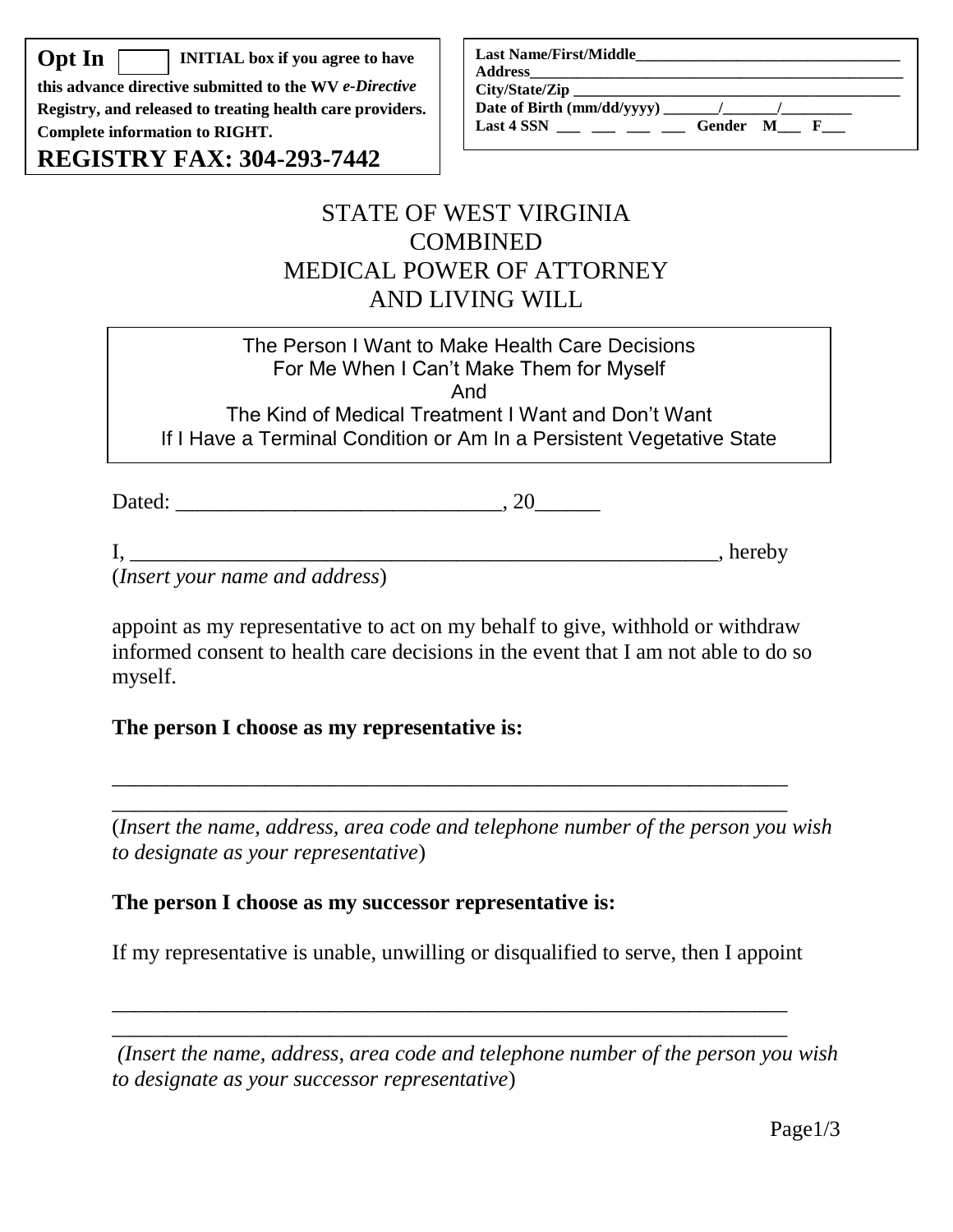Principal Name (person for whom form is being completed):

This appointment shall extend to, but not be limited to, health care decisions relating to medical treatment, surgical treatment, nursing care, medication, hospitalization, care and treatment in a nursing home or other facility, and home health care. The representative appointed by this document is specifically authorized to be granted access to my medical records and other health information and to act on my behalf to consent to, refuse or withdraw any and all medical treatment or diagnostic procedures, or autopsy if my representative determines that I, if able to do so, would consent to, refuse or withdraw such treatment or procedures. Such authority shall include, but not be limited to, decisions regarding the withholding or withdrawal of life-prolonging interventions.

I appoint this representative because I believe this person understands my wishes and values and will act to carry into effect the health care decisions that I would make if I were able to do so, and because I also believe that this person will act in my best interest when my wishes are unknown. It is my intent that my family, my physician and all legal authorities be bound by the decisions that are made by the representative appointed by this document, and it is my intent that these decisions should not be the subject of review by any health care provider or administrative or judicial agency.

It is my intent that this document be legally binding and effective and that this document be taken as a formal statement of my desire concerning the method by which any health care decisions should be made on my behalf during any period when I am unable to make such decisions.

In exercising the authority under this medical power of attorney, my representative shall act consistently with my special directives or limitations as stated below.

I am giving the following SPECIAL DIRECTIVES OR LIMITATIONS ON THIS POWER: (Comments about tube feedings, breathing machines, cardiopulmonary resuscitation, dialysis, mental health treatment, funeral arrangements, autopsy, and organ donation may be placed here. My failure to provide special directives or limitations does not mean that I want or refuse certain treatments).

1. If I am very sick and not able to communicate my wishes for myself and I am certified by one physician who has personally examined me, to have a terminal condition or to be in a persistent vegetative state (I am unconscious and am neither aware of my environment nor able to interact with others,) I direct that life-prolonging medical intervention that would serve solely to prolong the dying process or maintain me in a persistent vegetative state be withheld or withdrawn. I want to be allowed to die naturally and only be given medications or other medical procedures necessary to keep me comfortable. I want to receive as much medication as is necessary to alleviate my pain.